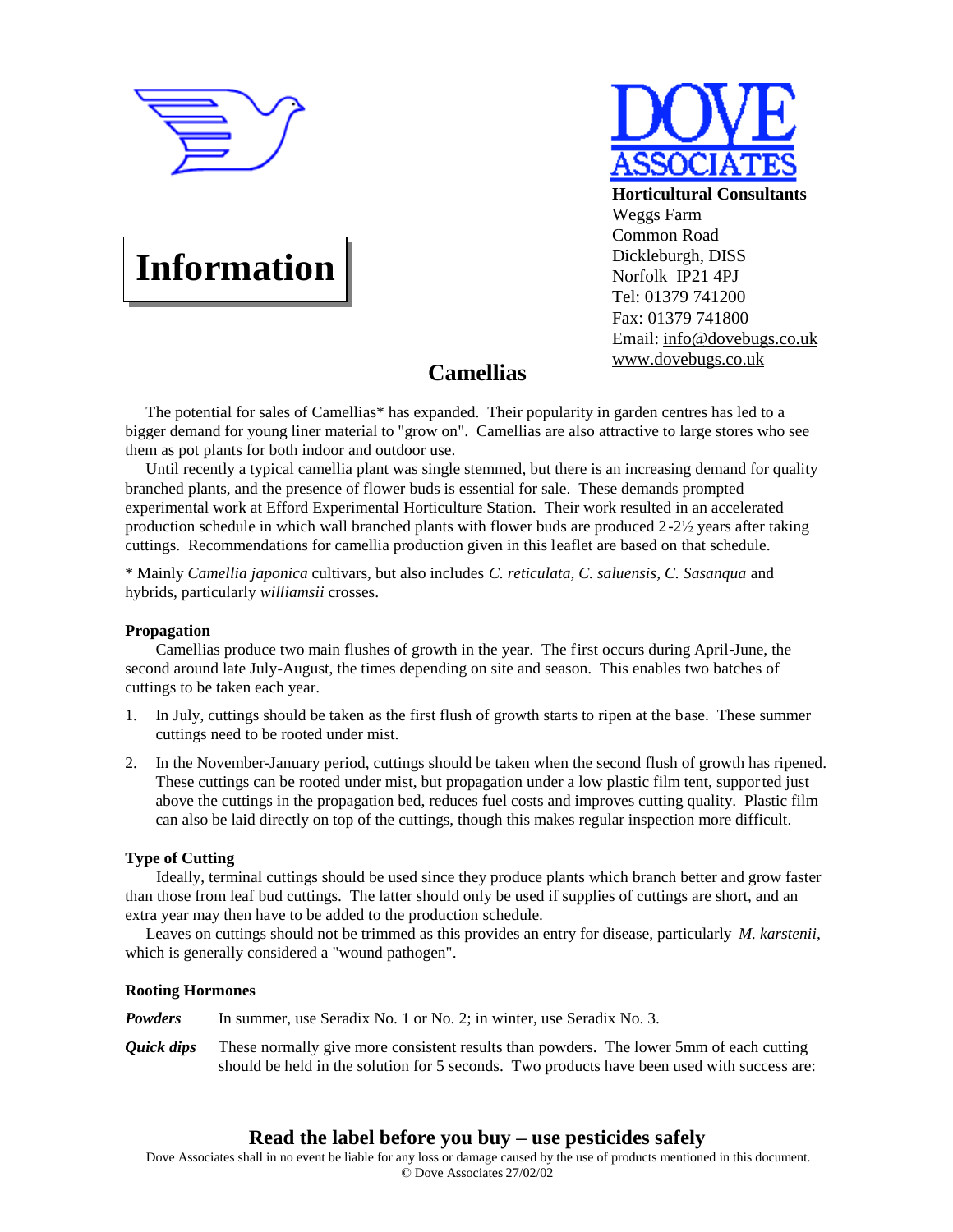1. Indole Butyric Acid (IBA) in 50 per cent acetone. IBA is obtained as a powder and, since it is relatively insoluble in water, needs dissolving in 100 per cent acetone before diluting to a 50 per cent solution with water.

Concentrations for summer cuttings: 1,000 ppm\* IBA (up to 2,000 ppm for difficult rooting varieties, e.g. Francie L.)

Concentrations for winter cuttings: 2,500 ppm IBA.

2. Synergol (50 per cent IBA, 50 per cent NAA). This proprietary liquid dip has given promising results in trials at similar concentrations to IBA.

\*ppm = parts per million (or milligrammes/litre)

# **Rooting Media and Temperature**

75 per cent peat, 25 per cent lime free grit,

50 per cent peat, 50 per cent perlite,

50 per cent peat, 50 per cent fine, pine bark These have all been used satisfactorily.

The incorporation of long-term, slow release fertilisers in the rooting medium has, in trials, given improved establishment and early growth; for example, Ficote 14:14:14 or 16:10:10 (140 day formulations) used at rates of  $1 \text{kg/m}^3$  (in summer, under mist) or 0.75 kg/m<sup>3</sup> (in winter, under plastic film).

Shading is important during bright weather. With temperature of  $15^{\circ}$ C in the rooting media, good results have been obtained with a range of varieties, though in some seasons 18 °C can improve speed of rooting.

#### **Disease Control**

Routine hygiene measures in the propagation bed are essential. Regular removal of dropped leaves is important as they provide a prime site for fungal inoculum.

All cuttings under propagation, but especially the winter cuttings under plastic film, should be sprayed at fortnightly intervals.

### **Liner Stages**

Summer rooted cuttings are potted in October/November of the same year. Winter rooted cuttings are not potted until June/July of the following year.

### **Compost for Liners**

| Open peat/bark mix         |                                          |
|----------------------------|------------------------------------------|
| Magnesian limestone        | 1.2 $\text{kg/m}^3$<br>1 $\text{kg/m}^3$ |
| PG mix                     |                                          |
| <b>PLUS</b>                |                                          |
| Osmocote 18:11:10          | $0.75 \text{ kg/m}^3$                    |
| OR                         |                                          |
| Ficote 14:14:14 (70 days)  | $2.0 \text{ kg/m}^3$                     |
| ΩR                         |                                          |
| Ficote 16:10:10 (140 days) |                                          |
| OR                         | $3.0 \text{ kg/m}^3$                     |
| Ficote 14:14:14 (140 days) |                                          |
|                            |                                          |

The choice between the last three fertilisers will depend upon the time the plants are to be held in 90mm pots - the longer-term Ficote being more suitable where plants are to be held in these pots for more than six months.

#### **Over Wintering**

Glasshouses provide a better environment for over wintering young liners than plastic film tunnels where humidity is higher and risk of disease is increased. If heating can be provided to give frost protection, over wintering is improved.

In a tunnel, improved frost protection is afforded by a "double skinned" cover. If the fan needed to separate the two films is sited within the tunnel and draws air from the funnel, then humidity is reduced condensation occurring mainly in the gap between the films.

# **Read the label before you buy – use pesticides safely**

Dove Associates shall in no event be liable for any loss or damage caused by the use of products mentioned in this document. © Dove Associates 27/02/02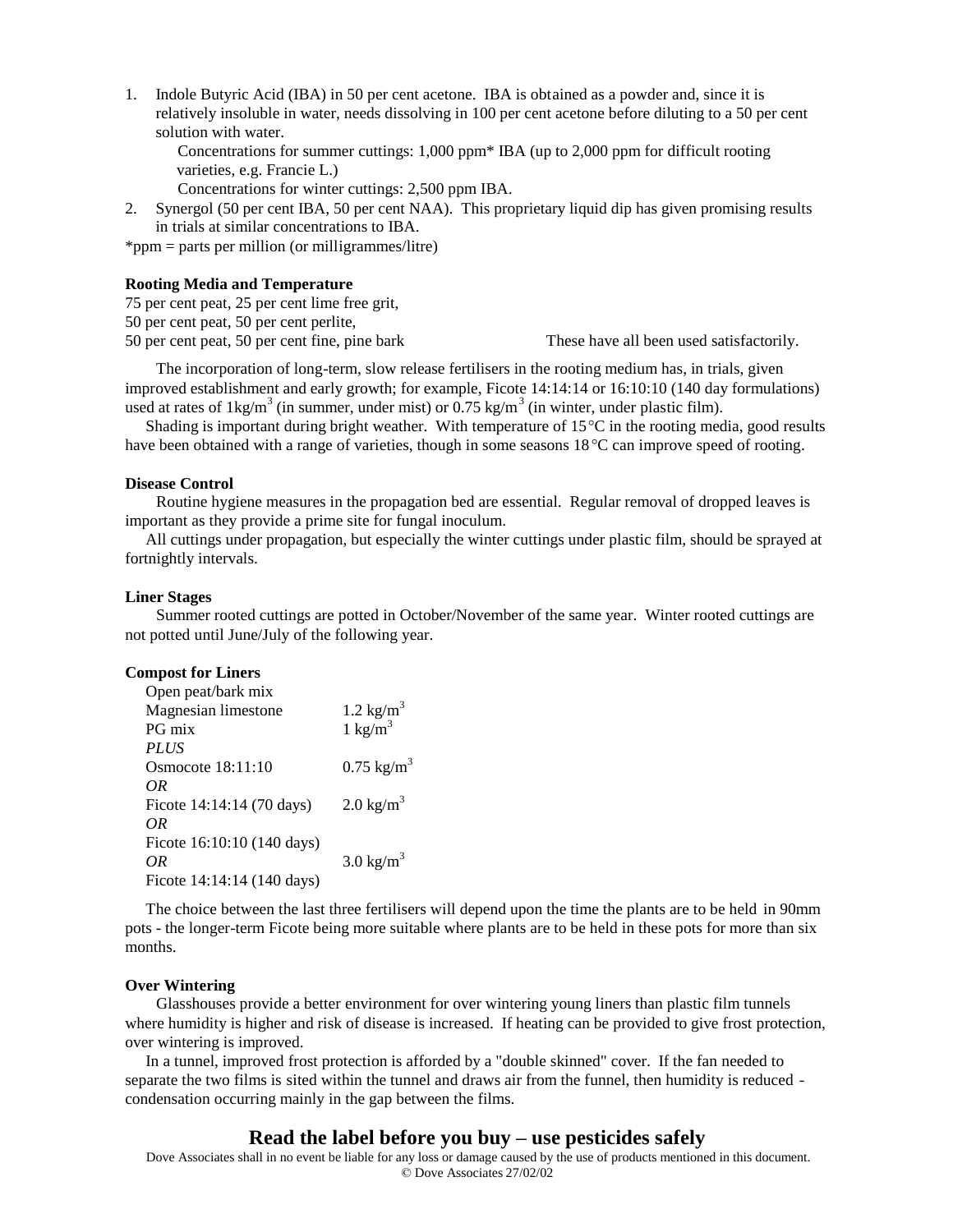During the winter, root growth of liners in frost-free greenhouses remains active, and by spring, roots will permeate the pot. The liners can be potted on into 130mm pots as soon as buds start to grow. On the South Coast this is late February/March; elsewhere it may be as late as April.

# **FIRST SEASON'S GROWTH**

# **Pot size**

A size of 130mm is suitable for liners of direct potting of cuttings struck in November which have rooted by April and can be potted by early May (cuttings not rooted by this date need handling as liners).

#### **Compost**

| Open Peat/Bark mix                |                         |
|-----------------------------------|-------------------------|
| Magnesian limestone               | $1.2$ kg/m <sup>3</sup> |
| PG mix                            | $1 \text{ kg/m}^3$      |
| <i>PLUS</i>                       |                         |
| Osmocote $18:11:10$               | $1.5 \text{ kg/m}^3$    |
| (omitting single superhphosphate) |                         |
| <b>OR</b>                         |                         |
| Ficote $14:14:14(70)$             | $3.0 \text{ kg/m}^3$    |
| <b>OR</b>                         |                         |
| Ficote 14:14:14 (140)             |                         |
| <b>OR</b>                         | 4.0 kg/ $m^3$           |
| Ficote 16:10:10 (140)             |                         |
|                                   |                         |

Plant population:  $36 \text{ posts/m}^3$ 

Protection: grow under glass or in tunnels with frost protection if possible. Shading: required during high light. Irrigation: low level or "pot-drip" systems are preferable to overhead irrigation.

The main objective in the first full season of growth is to product plants with a good branch framework, on which flower buds can develop in the second season. The ideal plant has 3-4 strong shoots, but there are differences in branching between varieties - some are very "shy". With these, a single bud becomes dominant and the plant maintains its single-stem characteristic.

Hand or chemical stopping can improve branching, though not all plants within the batch will respond.

#### **Stopping** (standard method)

A "stop" into unripe wood (by hand), early in the first flush of growth, produces the best early framework with 2-4 branches arising from near the base of the plant.

If stopping is delayed until the winter when the wood is ripe, more variable branching is obtained, with fewer and weaker branches at the base. If left a year before stopping, plants will be "leggy", since the eventual branching will occur near the crown rather than at the base.

#### **SECOND SEASON'S GROWTH**

The aim in the second season is to promote the development of flower buds and produce an attractive plant for sale in the autumn or the following spring. Plants usually remai n in the 130mm pot, but are spaced out to give a population of 27 pots/ $m^2$ . Budding has been improved by the following regimes:

### **Temperatures**

Under natural conditions, flower initiation occurs during May-July when long days, high light intensities and high temperatures combine.

High temperature will increase flower bud development, but is costly. Recommended temperatures, if heating is available, are as follows.

In April, a 15.5°C minimum night temperature should be maintained until the buds are obviously floral. This will encourage autumn flowering of some varieties. When buds are obviously floral remove heat and grow at ambient temperatures, to ensure correct flower development and to avoid bud drop.

# **Read the label before you buy – use pesticides safely**

Dove Associates shall in no event be liable for any loss or damage caused by the use of products mentioned in this document. © Dove Associates 27/02/02